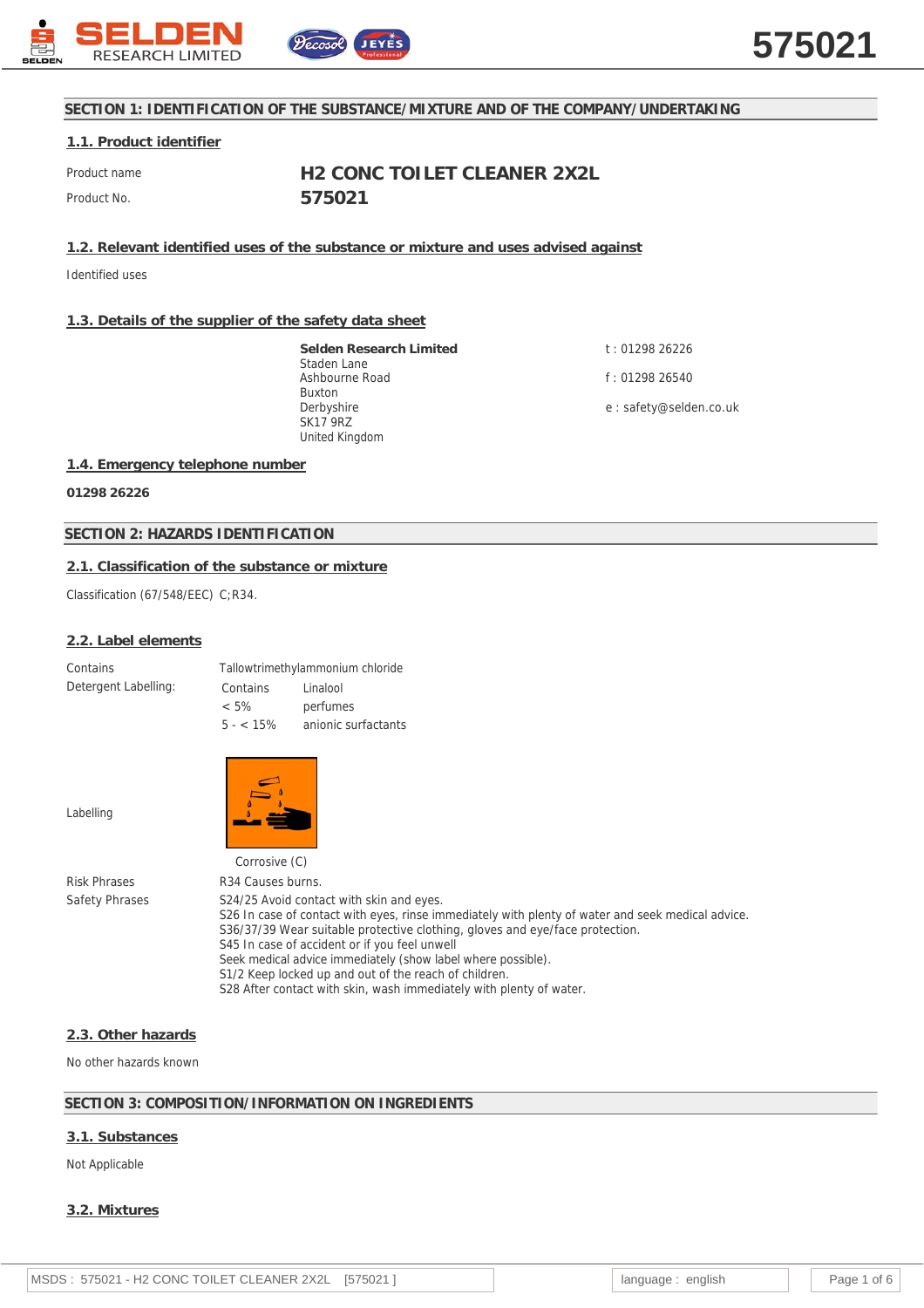



# **575021**

| ANIONIC SURFACTANT                                                         |                            | 5-10%                       |
|----------------------------------------------------------------------------|----------------------------|-----------------------------|
| CAS-No.:                                                                   | EEC (EINECS) No.           |                             |
| Classification (EC 1272/2008)                                              |                            | Classification (67/548/EEC) |
| Eye irritation, category 2 - H319                                          |                            | Xi:R36/37/38                |
| STOT***, single exposure, category 3 - Respiratory track irritation - H335 |                            |                             |
| Skin irritation, category 2 - H315                                         |                            |                             |
| Citric Acid                                                                |                            | 5-10%                       |
| CAS-No.: 77-92-9                                                           | EEC (EINECS) No.           |                             |
| Classification (EC 1272/2008)                                              |                            | Classification (67/548/EEC) |
| Eye irritation, category 2 - H319                                          |                            | Xi:R36/38                   |
| Skin irritation, category 2 - H315                                         |                            |                             |
| PROPAN-2-OL                                                                |                            | 5-10%                       |
| CAS-No.: 67-63-0                                                           | EEC (EINECS) No. 200-661-7 |                             |
| Classification (EC 1272/2008)                                              |                            | Classification (67/548/EEC) |
| Flammable liquids, category 2 - H225                                       |                            | F:R11                       |
| Eye irritation, category 2 - H319                                          |                            | Xi:R36                      |
| STOT***, single exposure, category 3 - Narcotic effects - H336             |                            | R67                         |
| Tallowtrimethylammonium chloride                                           |                            | 10-30%                      |
| CAS-No.: 8030-78-2                                                         | EEC (EINECS) No. 232-447-4 |                             |
| Classification (EC 1272/2008)                                              |                            | Classification (67/548/EEC) |
| Acute toxicity, category 4 - Oral - H302                                   |                            | Xn:R22                      |
| Skin corrosion, categories 1A, 1B, 1C - H314                               |                            | C:R34                       |
| Hazardous to the aguatic environment, acute, category 1 - H400             |                            | N:R50                       |

The Full Text for all R-Phrases and Hazard Statements are Displayed in Section 16.

## **SECTION 4: FIRST AID MEASURES**

## **4.1. Description of first aid measures**

| General information |                                                                                                                                                                                       |
|---------------------|---------------------------------------------------------------------------------------------------------------------------------------------------------------------------------------|
| Inhalation          | Remove victim immediately from source of exposure., Provide rest, warmth and fresh air., Get medical attention if<br>any discomfort continues.                                        |
| Ingestion           | Rinse mouth thoroughly., Drink plenty of water., DO NOT INDUCE VOMITING!, Get medical attention immediately!                                                                          |
| Skin contact        | Immediately remove contaminated clothing., Rinse immediately with plenty of water., Continue to rinse for at least<br>15 minutes., Get medical attention if any discomfort continues. |
| Eye contact         | Promptly wash eyes with plenty of water while lifting the eye lids., Continue to rinse for at least 15 minutes and get<br>medical attention.                                          |
|                     |                                                                                                                                                                                       |

## **4.2. Most important symptoms and effects, both acute and delayed**

| Inhalation   | May cause damage to mucous membranes in nose, throat, lungs and bronchial system. |
|--------------|-----------------------------------------------------------------------------------|
| Ingestion    | Causes burns Harmful if swallowed.                                                |
| Skin contact | Causes burns.                                                                     |
| Eye contact  | Causes burns., Risk of serious damage to eyes.                                    |

#### **4.3. Indication of any immediate medical attention and special treatment needed**

Treat Symptomatically.

## **SECTION 5: FIREFIGHTING MEASURES**

## **5.1. Extinguishing media**

Extinguishing media The product is non-combustible., Use fire-extinguishing media appropriate for surrounding materials.

#### **5.2. Special hazards arising from the substance or mixture**

Unsuitable extinguishing media

#### **5.3. Advice for firefighters**

Special Fire Fighting Procedures Self contained breathing apparatus and full protective clothing must be worn in case of fire. Use special protective clothing. Regular protection may not be safe.

### **SECTION 6: ACCIDENTAL RELEASE MEASURES**

|  | MSDS: 575021 - H2 CONC TOILET CLEANER 2X2L [575021 |  |  |  |
|--|----------------------------------------------------|--|--|--|
|--|----------------------------------------------------|--|--|--|

MSDS : 575021 - Hanguage : english and Page 2 of 6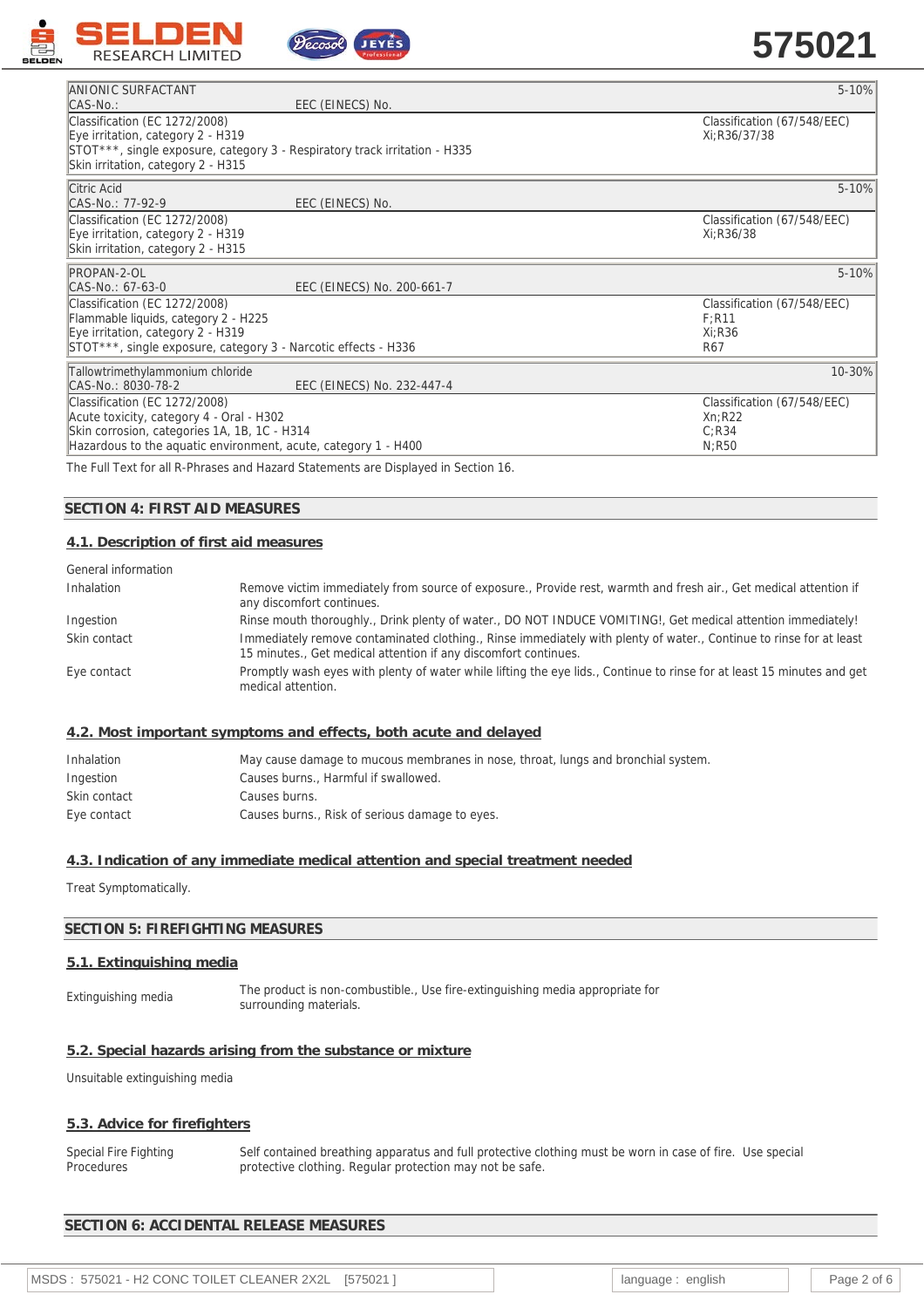

# **6.1. Personal precautions, protective equipment and emergency procedures**

For personal protection, see section 8.

## **6.2. Environmental precautions**

## **6.3. Methods and material for containment and cleaning up**

Wear necessary protective equipment., Absorb in vermiculite, dry sand or earth and place into containers., Collect spillage in containers, seal securely and deliver for disposal according to local regulations., Inform Authorities if large amounts are involved.

# **SECTION 7: HANDLING AND STORAGE**

# **7.1. Precautions for safe handling**

# **7.2. Conditions for safe storage, including any incompatibilities**

Store separated from:, Alkalis., Bleach/Sodium hypochlorite solutions.

# **7.3. Specific end use(s)**

See product label for detailed usage and instructions.

# **SECTION 8: EXPOSURE CONTROLS/PERSONAL PROTECTION**

## **8.1. Control parameters**

Not applicable

**8.2. Exposure controls**

Protective equipment



Hand protection Use protective gloves. Eye protection Wear goggles/face shield. Other Protection Wear suitable protective clothing as protection against splashing or contamination. Hygiene measures Wash hands at the end of each work shift and before eating, smoking and using the toilet., Wash promptly if skin becomes wet or contaminated., Promptly remove any clothing that becomes contaminated.

## **SECTION 9: PHYSICAL AND CHEMICAL PROPERTIES**

## **9.1. Information on basic physical and chemical properties**

| Appearance               | Clear liquid.           |
|--------------------------|-------------------------|
| Colour                   | Dark., Blue.            |
| Odour                    | Fresh bouquet fragrance |
| Relative density         | 1.018 - 1.028@20°C      |
| pH-Value, Conc. Solution | $1.0 - 2.0$             |
| Flash point $(°C)$       | N/A                     |
|                          |                         |

# **SECTION 10: STABILITY AND REACTIVITY**

## **10.1. Reactivity**

Stable under normal temperature conditions.

## **10.2. Chemical stability**

Stable under normal temperature conditions.

# **10.3. Possibility of hazardous reactions**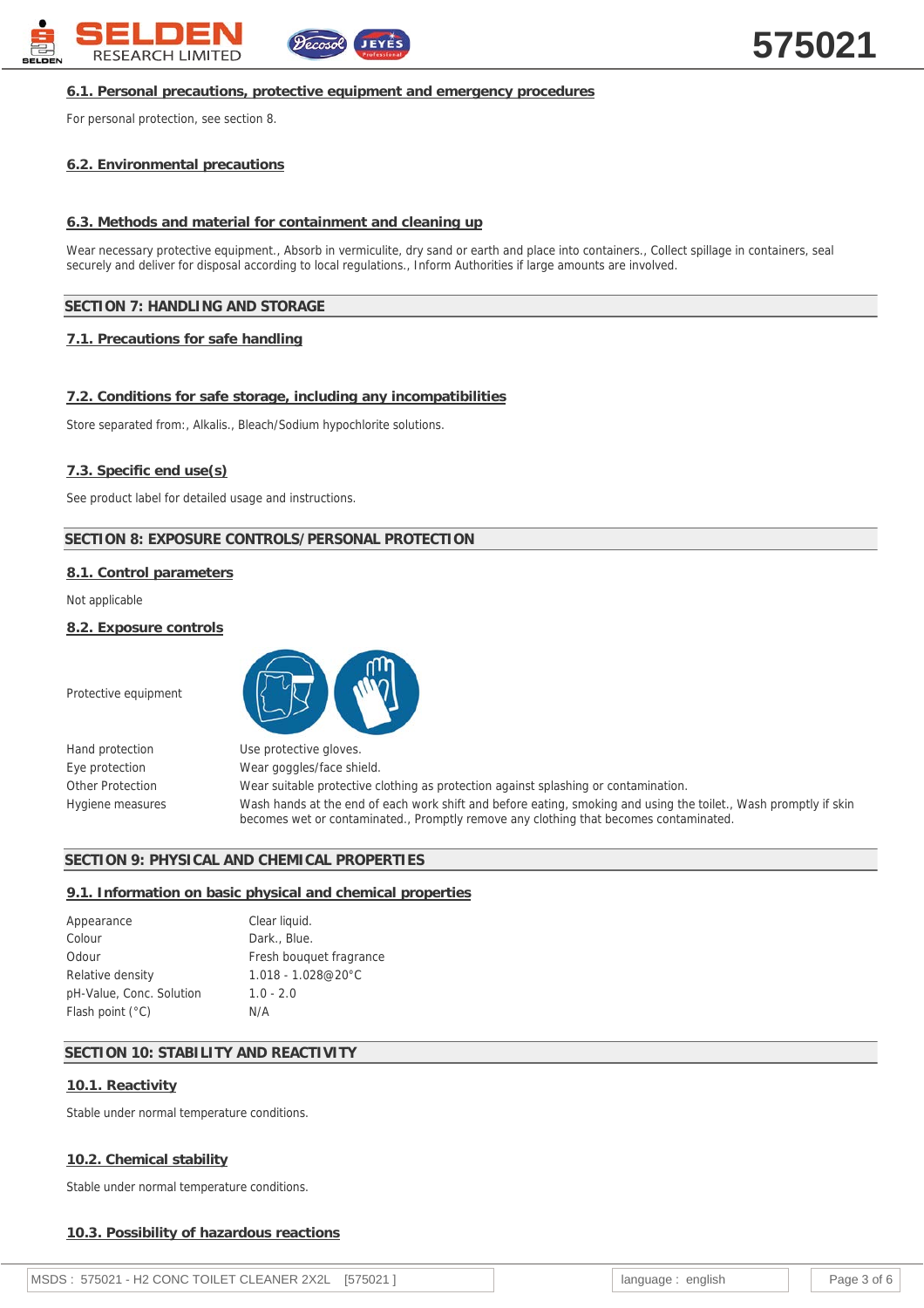

None known

#### **10.4. Conditions to avoid**

Will react violently with:, Strong alkalis., Earth metals such as sodium, potassium and barium., Reacts with bleach/sodium hypochlorite solutions producing toxic chlorine gas.

#### **10.5. Incompatible materials**

None known

#### **10.6. Hazardous decomposition products**

None known

## **SECTION 11: TOXICOLOGICAL INFORMATION**

#### **11.1. Information on toxicological effects**

| Toxicological information | No toxicological data is available for this mixture, however data can be provided for specific raw materials upon<br>request. |
|---------------------------|-------------------------------------------------------------------------------------------------------------------------------|
| Inhalation                | May cause damage to mucous membranes in nose, throat, lungs and bronchial system.                                             |
| Ingestion                 | Causes burns., Harmful if swallowed.                                                                                          |
| Skin contact              | Causes burns.                                                                                                                 |
| Eye contact               | Causes burns., Risk of serious damage to eyes.                                                                                |

#### **SECTION 12: ECOLOGICAL INFORMATION**

#### **12.1. Toxicity**

### **12.2. Persistence and degradability**

Degradability The surfactants contained within the product comply with the biodegradability criteria as laid down in Regulation (EC) No 648/2004.

## **12.3. Bioaccumulative potential**

Bioaccumulative potential The product does not contain any substances expected to be bioaccumulating.

## **12.4. Mobility in soil**

Mobility: The product contains substances, which are water soluble and may spread in water systems.

#### **12.5. Results of PBT and vPvB assessment**

This product does not contain any PBT or PvB substances

#### **12.6. Other adverse effects**

None known

## **SECTION 13: DISPOSAL CONSIDERATIONS**

### **13.1. Waste treatment methods**

Dispose of waste and residues in accordance with local authority requirements.

## **SECTION 14: TRANSPORT INFORMATION**

#### **14.1. UN number**

UN No. (IMDG) 1760 UN No. (ICAO) 1760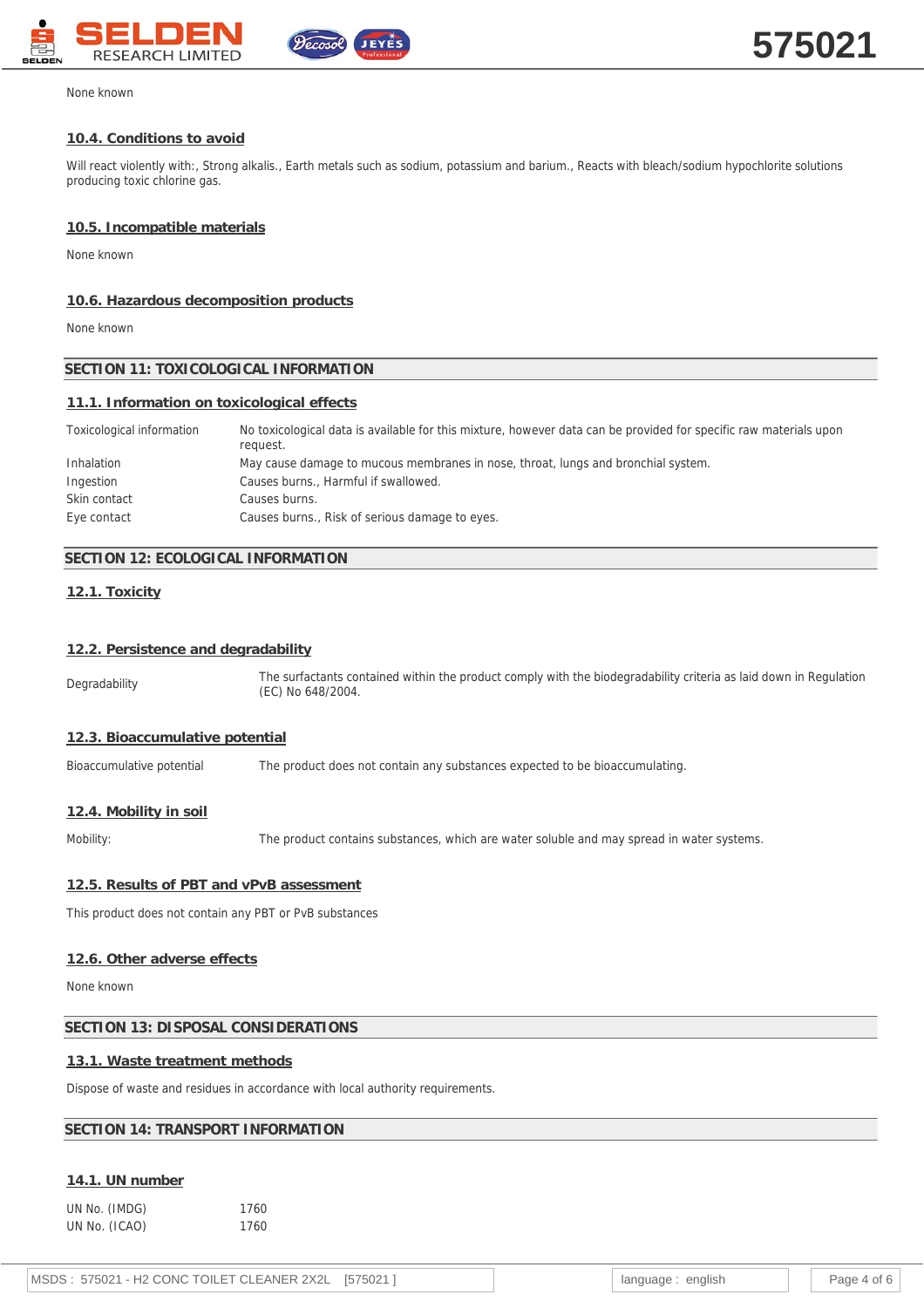

## **14.2. UN proper shipping name**

Proper Shipping Name: CORROSIVE LIQUID,NOS (Tallow trimethyl ammonium chloride)

# **14.3. Transport hazard class(es)**

| ADR/RID/ADN Class          | 8                              |
|----------------------------|--------------------------------|
| ADR/RID/ADN Class          | Class 8: Corrosive substances. |
| <b>IMDG Class</b>          | α                              |
| <b>ICAO Class/Division</b> | 8                              |
|                            |                                |

Transport Labels



## **14.4. Packing group**

## **14.5. Environmental hazards**

Environmentally Hazardous substance/Marine Pollutant

## **14.6. Special precautions for user**

Tunnel Restriction Code n/a

## **SECTION 15: REGULATORY INFORMATION**

## **15.1. Safety, health and environmental regulations/legislation specific for the substance or mixture**

| UK Regulatory References<br>Environmental Listing | The Control of Substances Hazardous to Health Regulations 2002 (S.1 2002 No. 2677) with amendments.<br>Rivers (Prevention of Pollution) Act 1961., Control of Pollution (Special Waste Regulations) Act 1980.                                                                                                                                                                                                                                                                                                                                                                                                                                                                                                                                                                                                                                                                                                                                                |
|---------------------------------------------------|--------------------------------------------------------------------------------------------------------------------------------------------------------------------------------------------------------------------------------------------------------------------------------------------------------------------------------------------------------------------------------------------------------------------------------------------------------------------------------------------------------------------------------------------------------------------------------------------------------------------------------------------------------------------------------------------------------------------------------------------------------------------------------------------------------------------------------------------------------------------------------------------------------------------------------------------------------------|
| <b>Statutory Instruments</b>                      | The Chemicals (Hazard Information and Packaging for Supply) Regulations 2009 (S.I 2009 No. 716)., Control of<br>Substances Hazardous to Health.                                                                                                                                                                                                                                                                                                                                                                                                                                                                                                                                                                                                                                                                                                                                                                                                              |
| Approved Code Of Practice                         | Classification and Labelling of Substances and Preparations Dangerous for Supply.                                                                                                                                                                                                                                                                                                                                                                                                                                                                                                                                                                                                                                                                                                                                                                                                                                                                            |
| <b>Guidance Notes</b>                             | Workplace Exposure Limits EH40., CHIP for everyone HSG(108).                                                                                                                                                                                                                                                                                                                                                                                                                                                                                                                                                                                                                                                                                                                                                                                                                                                                                                 |
| <b>EU Legislation</b>                             | System of specific information relating to Dangerous Preparations. 2001/58/EC., Dangerous Preparations Directive<br>1999/45/EC., Regulation (EC) No 1907/2006 of the European Parliament and of the Council of 18 December 2006<br>concerning the Registration, Evaluation, Authorisation and Restriction of Chemicals (REACH), establishing a<br>European Chemicals Agency, amending Directive 1999/45/EC and repealing Council Regulation (EEC) No 793/93<br>and Commission Regulation (EC) No 1488/94 as well as Council Directive 76/769/EEC and Commission Directives<br>91/155/EEC, 93/67/EEC, 93/105/EC and 2000/21/EC, including amendments., Regulation (EC) No 1272/2008 of<br>the European Parliament and of the Council of 16 December 2008 on classification, labelling and packaging of<br>substances and mixtures, amending and repealing Directives 67/548/EEC and 1999/45/EC, and amending<br>Regulation (EC) No 1907/2006 with amendments. |
| <b>National Regulations</b>                       | The Carriage of Dangerous Goods and Use of Transportable Pressure Equipment Regulations 2007 (CDG 2007).                                                                                                                                                                                                                                                                                                                                                                                                                                                                                                                                                                                                                                                                                                                                                                                                                                                     |

#### **15.2. Chemical Safety Assessment**

No chemical assessment has been carried out as this Safety Data Sheet is for a mixture

## **SECTION 16: OTHER INFORMATION**

| ULUITUIN TUI UTTILIN TINI UTNIINTI UTN |                                                                                                                                                                                                                                                                                              |                                                                                                    |
|----------------------------------------|----------------------------------------------------------------------------------------------------------------------------------------------------------------------------------------------------------------------------------------------------------------------------------------------|----------------------------------------------------------------------------------------------------|
| General information                    |                                                                                                                                                                                                                                                                                              |                                                                                                    |
|                                        |                                                                                                                                                                                                                                                                                              | The following risk phrases relate to the raw materials in the product and not the product itself:- |
| <b>Revision Comments</b>               |                                                                                                                                                                                                                                                                                              |                                                                                                    |
|                                        |                                                                                                                                                                                                                                                                                              | Safety Data Sheet revised to be in accordance with EU Regulation No 453/2010 - REACH Regulations.  |
| <b>Revision Date</b>                   | 27/11/2012                                                                                                                                                                                                                                                                                   |                                                                                                    |
| Revision                               |                                                                                                                                                                                                                                                                                              |                                                                                                    |
| Risk Phrases In Full                   | R11 Highly flammable, R36 Irritating to eyes., R67 Vapours may cause drowsiness and dizziness.   R36/37/38<br>Irritating to eyes, respiratory system and skin.   R22 Harmful if swallowed., R34 Causes burns., R50 Very toxic to<br>aquatic organisms.   R36/38 Irritating to eves and skin. |                                                                                                    |
| <b>Hazard Statements In Full</b>       | H <sub>225</sub><br>H302                                                                                                                                                                                                                                                                     | Highly flammable liquid and vapour.<br>Harmful if swallowed.                                       |